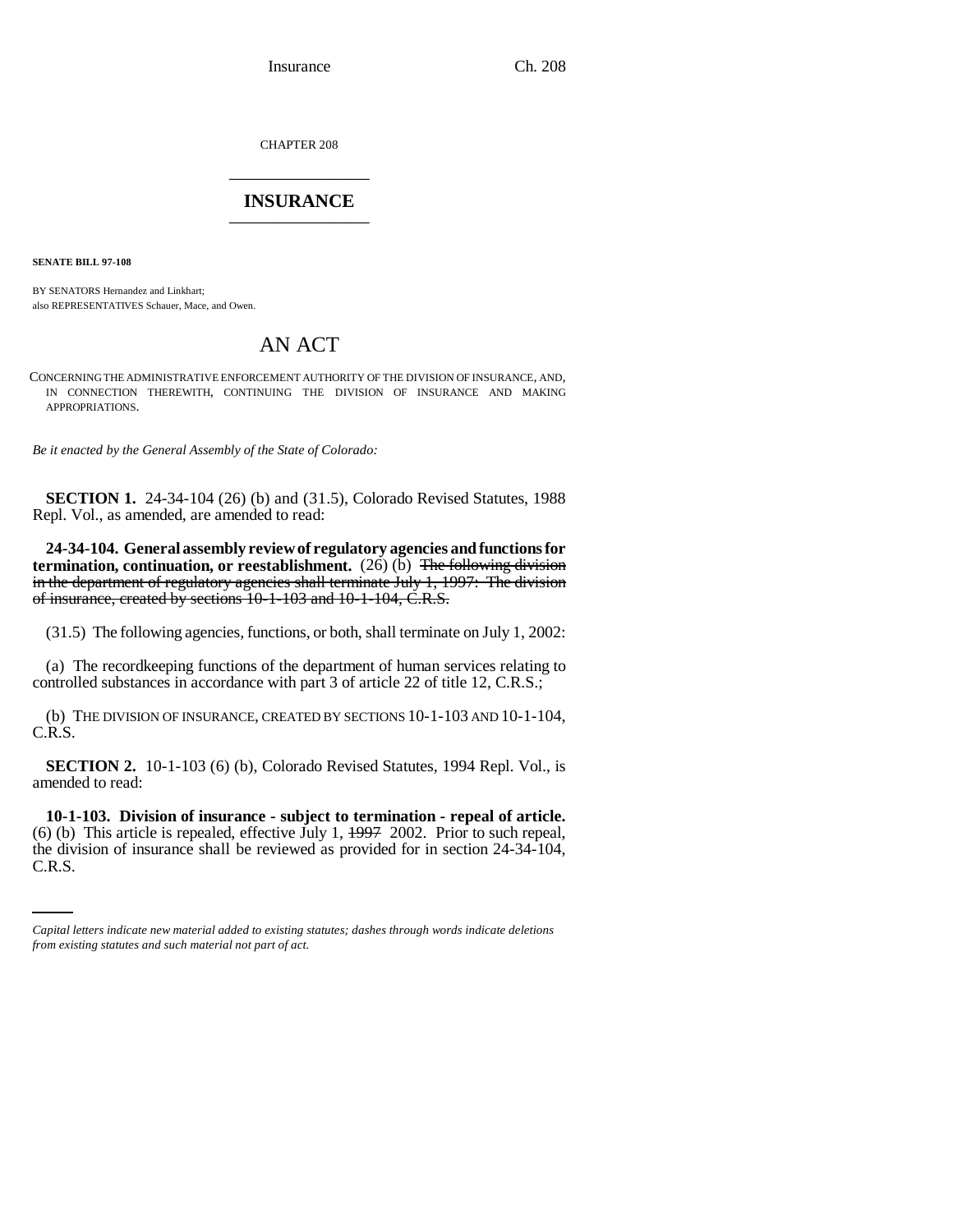**SECTION 3.** 10-3-1107, Colorado Revised Statutes, 1994 Repl. Vol., is amended to read:

**10-3-1107. Hearings.** Whenever the commissioner has reason to believe that any person has been engaged or is engaging in this state in any unfair method of competition or any unfair or deceptive act or practice, whether defined or reasonably implied in this part 11, OR HAS VIOLATED ANY OTHER PROVISION OF THIS TITLE OR ANY RULE OR LAWFUL ORDER OF THE COMMISSIONER, and that a proceeding by him THE COMMISSIONER in respect thereto would be to the interest of the public, he THE COMMISSIONER shall proceed as provided in article 4 of title 24, C.R.S. Any final action by the commissioner pursuant to this section shall be subject to judicial review by the court of appeals pursuant to section 24-4-106 (11), C.R.S.

**SECTION 4.** The introductory portion to 10-3-1108 (1), Colorado Revised Statutes, 1994 Repl. Vol., is amended to read:

**10-3-1108. Orders.** (1) If, after a hearing conducted under section 10-3-1107, the commissioner determines that the person charged has engaged in an unfair method of competition or an unfair or deceptive act or practice, OR HAS VIOLATED ANY OTHER PROVISION OF THIS TITLE OR ANY RULE OR LAWFUL ORDER OF THE COMMISSIONER, the commissioner shall reduce the findings to writing and shall issue and cause to be served on such person a copy of such findings and an order requiring such person to cease and desist from engaging in such method of competition, act, or practice, OR VIOLATION, and, if such EXCEPT IN THE CASE OF AN act or practice THAT is NOT a violation of section 10-3-1104, 10-3-1104.7, 10-3-1105, or 10-18-106 ANY SPECIFIC PROVISION OF THIS TITLE OR ANY SPECIFIC RULE OR LAWFUL ORDER OF THE COMMISSIONER, the commissioner may, at his or her discretion, order any one or more of the following:

**SECTION 5.** 10-1-205 (3), Colorado Revised Statutes, 1994 Repl. Vol., is amended BY THE ADDITION OF A NEW PARAGRAPH to read:

**10-1-205. Financial examination reports.** (3) Within thirty days after the end of the period allowed for the receipt of written submissions or rebuttals, the commissioner shall fully consider and review the report, any written submissions or rebuttals, and any relevant portions of the examiner's workpapers and shall enter an order which:

(d) MAY IMPOSE A MONETARY PENALTY OF NOT MORE THAN ONE THOUSAND DOLLARS FOR EVERY ACT IN VIOLATION OF ANY LAW, RULE, OR PRIOR LAWFUL ORDER OF THE COMMISSIONER DESCRIBED IN THE REPORT OF EXAMINATION, BUT NOT TO EXCEED AN AGGREGATE PENALTY OF TEN THOUSAND DOLLARS, UNLESS THE COMPANY KNEW OR REASONABLY SHOULD HAVE KNOWN THAT ITS CONDUCT WAS IN VIOLATION OF ANY LAW, RULE, OR PRIOR LAWFUL ORDER OF THE COMMISSIONER, IN WHICH CASE THE PENALTY SHALL NOT BE MORE THAN TEN THOUSAND DOLLARS FOR EVERY ACT OR VIOLATION, BUT NOT TO EXCEED AN AGGREGATE PENALTY OF ONE HUNDRED FIFTY THOUSAND DOLLARS IN ANY SIX-MONTH PERIOD.

**SECTION 6.** 10-1-205 (4), Colorado Revised Statutes, 1994 Repl. Vol., is amended BY THE ADDITION OF A NEW PARAGRAPH to read: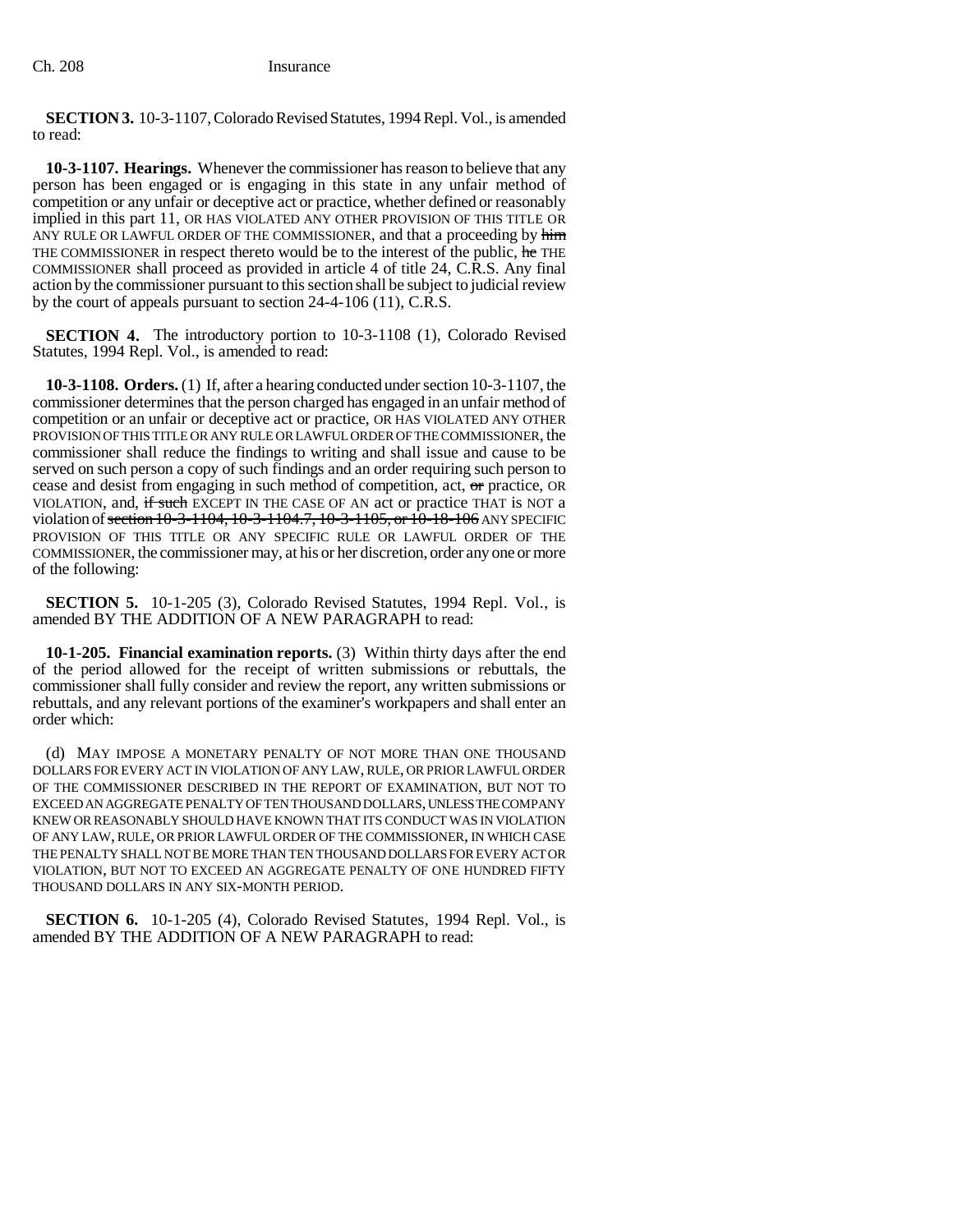Insurance Ch. 208

**10-1-205. Financial examination reports.** (4) (e) ANY ORDER ISSUED BY THE COMMISSIONER PURSUANT TO PARAGRAPH (d) OF SUBSECTION (3) OF THIS SECTION MAY BE APPEALED DIRECTLY TO THE COURT OF APPEALS.

**SECTION 7.** 10-4-716, Colorado Revised Statutes, 1995 Repl. Vol., as amended, is amended to read:

**10-4-716. Self-insurers.** (1) Any person in whose name more than twenty-five motor vehicles are registered may qualify as a self-insurer by obtaining a certificate of self-insurance issued by the director COMMISSIONER.

(2) The director COMMISSIONER may, in his or her discretion, upon the application of such person, issue a certificate of self-insurance when the director is satisfied that such person is possessed and will continue to be possessed of ability to pay direct benefits as required under section  $10-4-706$  (1) (b) to (1) (e) and to pay any and all judgments which THAT may be obtained against such person. Upon not less than five days' notice and a hearing pursuant to such notice, the director COMMISSIONER may, upon reasonable grounds, cancel a certificate of self-insurance. Failure to pay any benefits under section 10-4-706 (1) (b) to (1) (e) or failure to pay any judgment within thirty days after such judgment shall have become final shall constitute a reasonable ground for the cancellation of a certificate of self-insurance.

**SECTION 8.** 10-4-720 (1), Colorado Revised Statutes, 1994 Repl. Vol., is amended to read:

**10-4-720. Cancellation - renewal - reclassification.** (1) Except in accordance with the provisions of this part 7, no insurer shall cancel or fail to renew a policy of insurance which complies with this part 7, issued in this state, as to any resident of the household of the named insured, for any reason other than nonpayment of premium, or increase a premium for any coverage on any such policy unless the increase is part of a general increase in premiums filed with the commissioner and does not result from a reclassification of the insured, or reduce the coverage under any such policy unless the reduction is part of a general reduction in coverage approved by FILED WITH the commissioner or to satisfy the requirements of other sections of this part 7.

**SECTION 9.** 42-7-501, Colorado Revised Statutes, 1993 Repl. Vol., as amended, is amended to read:

**42-7-501. Self-insurers.** (1) Any person in whose name more than twenty-five motor vehicles are registered may qualify as a self-insurer by obtaining a certificate of self-insurance issued by the director COMMISSIONER OF INSURANCE.

(2) The director COMMISSIONER OF INSURANCE may, in his or her discretion, upon the application of such person, issue a certificate of self-insurance when the director COMMISSIONER OF INSURANCE is satisfied that such person is possessed and will continue to be possessed of ability to pay all judgments which THAT may be obtained against such person. Upon not less than five days' notice and a hearing pursuant to such notice, the director COMMISSIONER OF INSURANCE may, upon reasonable grounds, cancel a certificate of self-insurance. Failure to pay any judgment within thirty days after such judgment has become final shall constitute a reasonable ground